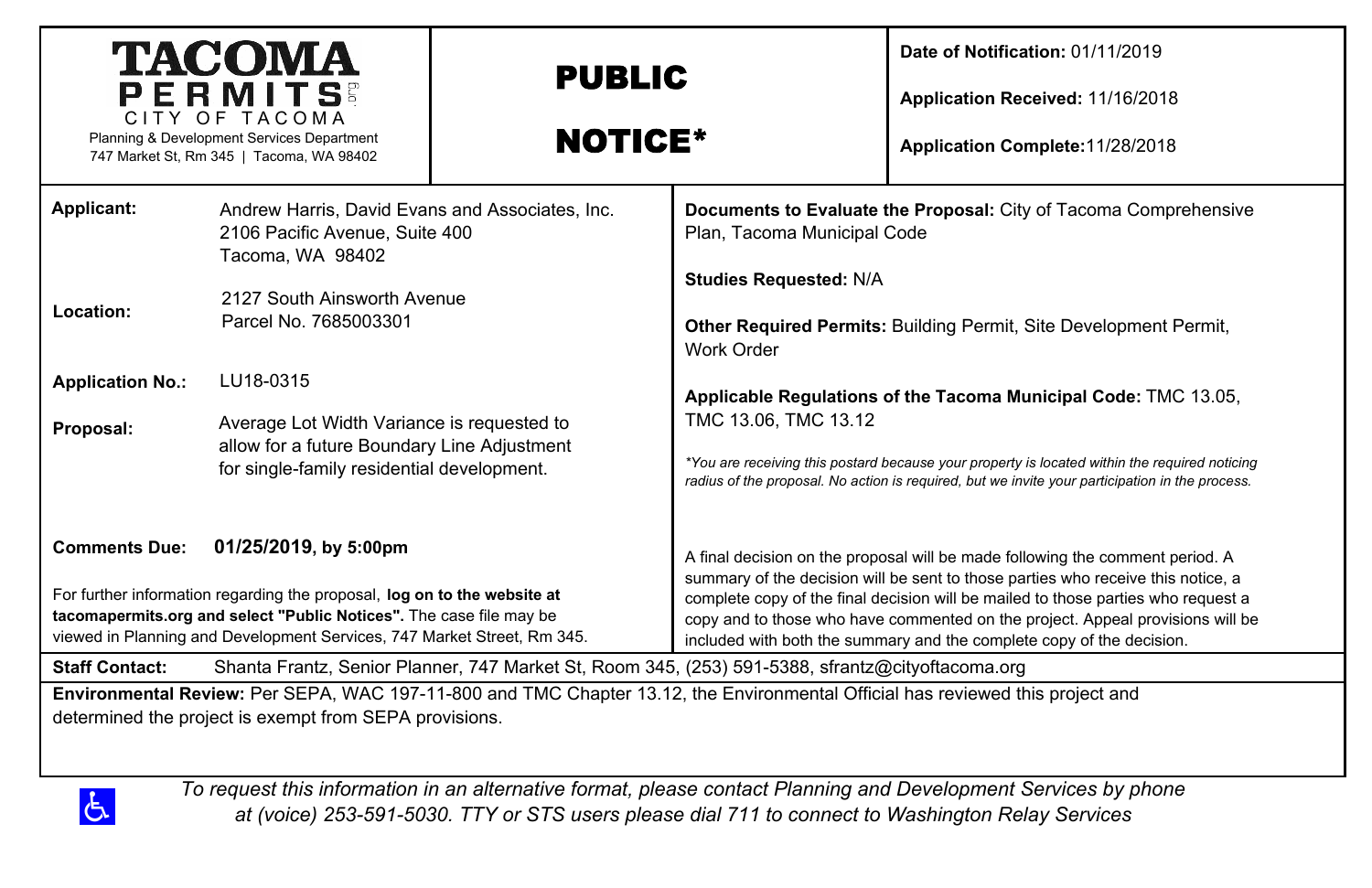

City of Tacoma Planning & Development Services Department 747 Market St. Rm 345 Tacoma, WA 98402

## **NOTICE OF LAND USE APPLICATION**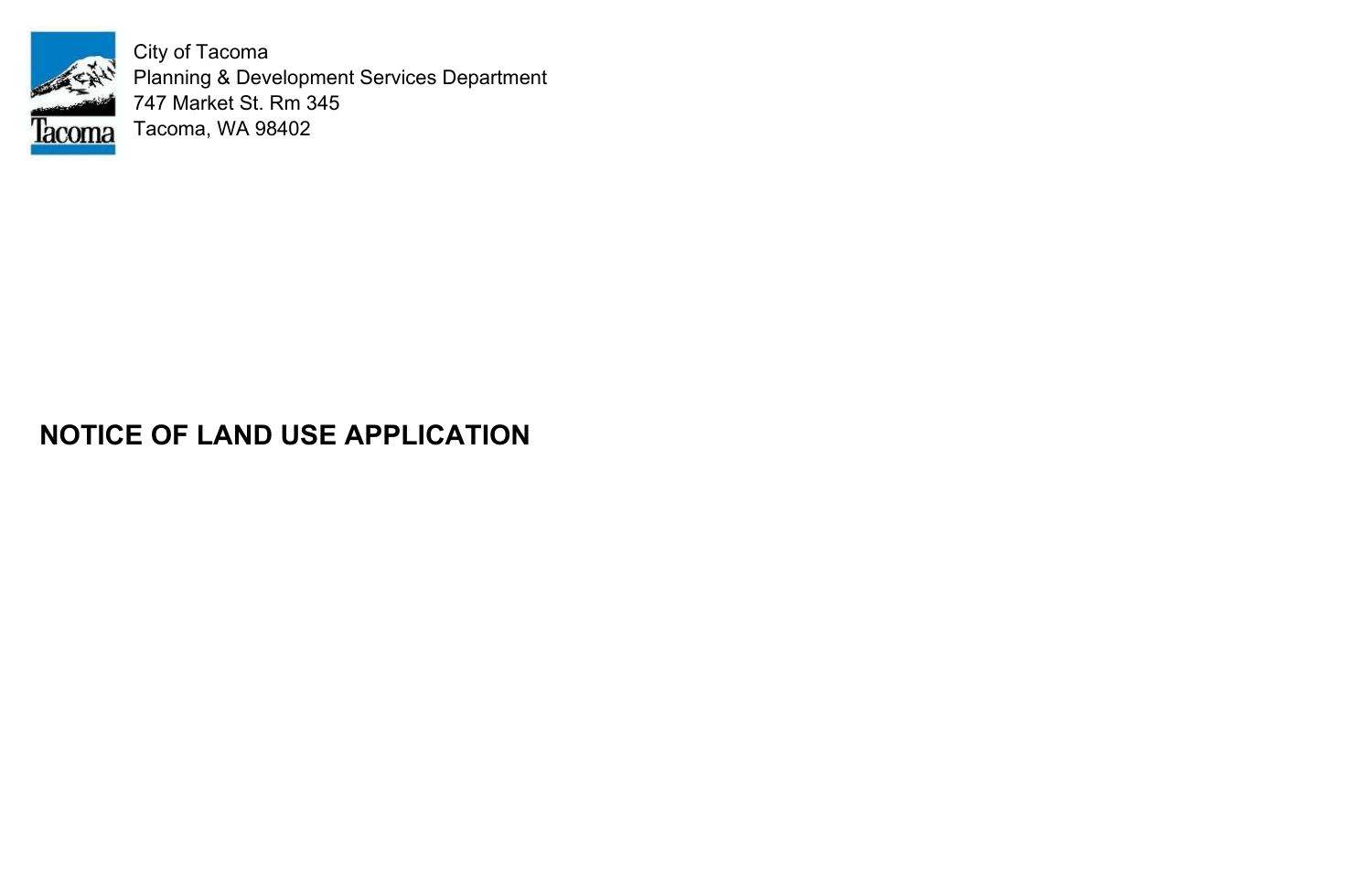

| )F TACOMA<br>ARY LINE ADJUSTMENT NO._______                                                                                                                                                                                                                                                                                                                                                                                                                                                          | DIRECTOR OF PLANNING<br>AND DEVELOPMENT SERVICES<br>APPROVED IN COMPLIANCE WITH CHAPTER 13.04                                                                                                             |  |
|------------------------------------------------------------------------------------------------------------------------------------------------------------------------------------------------------------------------------------------------------------------------------------------------------------------------------------------------------------------------------------------------------------------------------------------------------------------------------------------------------|-----------------------------------------------------------------------------------------------------------------------------------------------------------------------------------------------------------|--|
| TION OF NW1/4, SECTION 8, T20N, R3E, W.M.                                                                                                                                                                                                                                                                                                                                                                                                                                                            | OF THE OFFICIAL CODE OF THE CITY OF TACOMA.                                                                                                                                                               |  |
| AL TRACT:<br>SOR'S PARCEL NO(S): 7655003301                                                                                                                                                                                                                                                                                                                                                                                                                                                          | LAND USE ADMINISTRATOR<br>APPROVED FOR RECORDING                                                                                                                                                          |  |
| Y COMPLIES WITH ALL STANDARDS AND STATUTES OF WAC 332-130. APPROVAL OF THIS BOUNDARY LINE<br>T IS NOT A GUARANTEE THAT FUTURE PERMITS WILL BE GRANTED FOR ANY STRUCTURE OR<br>NT WITHIN THE LOT AFFECTED BY THIS BOUNDARY LINE ADJUSTMENT.                                                                                                                                                                                                                                                           | CHIEF SURVEYOR, PUBLIC WORKS<br><b>CITY TREASURER</b><br>I HEREBY CERTIFY THAT ALL DELINQUENT ASSESS-                                                                                                     |  |
|                                                                                                                                                                                                                                                                                                                                                                                                                                                                                                      | MENTS HERETOFORE LEVIED AGAINST THE PROPERTY                                                                                                                                                              |  |
| <b>EXISTING LAND DESCRIPTIONS</b><br><b>PARCEL A</b> (EXISTING TAX PARCEL 7685003301):                                                                                                                                                                                                                                                                                                                                                                                                               | DESCRIBED HEREON, ACCORDING TO THE BOOKS<br>AND RECORDS OF MY OFFICE, HAVE BEEN FULLY                                                                                                                     |  |
| LOTS 12 THROUGH 15, INCLUSIVE IN BLOCK 29 OF SMITH AND FIFE ADDTITION, ACCORDING<br>TO PLAT RECORDED IN VOLUME 1 OF PLATS AT PAGE 63, RECORDS OF PIERCE COUNTY,<br>WASHINGTON.<br>SITUATE IN THE CITY OF TACOMA, COUNTY OF PIERCE, STATE OF WASHINGTON.                                                                                                                                                                                                                                              | PAID AND DISCHARGED.                                                                                                                                                                                      |  |
| <b>NEW LAND DESCRIPTIONS</b>                                                                                                                                                                                                                                                                                                                                                                                                                                                                         | <b>CITY TREASURER</b>                                                                                                                                                                                     |  |
| <b>PARCEL A:</b><br>LOTS 12 THROUGH 14, INCLUSIVE IN BLOCK 29 OF SMITH AND FIFE ADDITION, ACCORDING<br>TO PLAT RECORDED IN VOLUME 1 OF PLATS AT PAGE 63, RECORDS OF PIERCE COUNTY,<br>WASHINGTON.<br>EXCEPT THE SOUTHERLY 4.44 FEET OF SAID LOT 14.<br>SITUATE IN THE CITY OF TACOMA, COUNTY OF PIERCE, STATE OF WASHINGTON.<br><b>PARCEL B:</b>                                                                                                                                                     | ASSESSOR/TREASURER<br>I HEREBY CERTIFY THAT ALL STATE AND COUNTY<br>TAXES HERETOFORE LEVIED AGAINST THE PROPERTY<br>DESCRIBED HEREON, ACCORDING TO THE BOOKS<br>AND RECORDS OF MY OFFICE, HAVE BEEN FULLY |  |
| LOT 15, AND THE SOUTHERLY 4.44 FEET OF LOT 14, INCLUSIVE IN BLOCK 29 OF SMITH<br>AND FIFE ADDITION, ACCORDING TO PLAT RECORDED IN VOLUME 1 OF PLATS AT PAGE 63,<br>RECORDS OF PIERCE COUNTY, WASHINGTON.<br>SITUATE IN THE CITY OF TACOMA, COUNTY OF PIERCE, STATE OF WASHINGTON.                                                                                                                                                                                                                    | PAID AND DISCHARGED.                                                                                                                                                                                      |  |
| <b>SURVEY NOTES</b>                                                                                                                                                                                                                                                                                                                                                                                                                                                                                  | <b>ASSESSOR/TREASURER</b>                                                                                                                                                                                 |  |
| 1. PURPOSE OF THIS SURVEY: THIS SURVEY WAS COMPLETED TO ADJUST THE<br>BOUNDARY LINE BETWEEN LOTS 14 AND 15 AND IS INTENDED TO BE USED FOR<br>THIS PURPOSE. SPECIFIC INFORMATION SHOWN HEREON SHOULD BE VERIFIED AS<br>TO ITS ACCURACY IF THIS SURVEY IS TO BE USED FOR PURPOSES OTHER THAN<br>WHAT IT WAS INTENDED FOR.<br>2. BASIS OF BEARING: WASHINGTON STATE PLANE COORDINATE SYSTEM, SOUTH<br>ZONE, NAD83-91, BASED ON CITY OF TACOMA SURVEY CONTROL POINTS 208                                 | AUDITOR'S CERTIFICATE<br>FILED FOR RECORD THIS______DAY OF____<br>20 __ AT ____ M. IN BOOK ___ OF ____ AT PAGE __<br>AT THE REQUEST OF RICHARD O. ABDERHALDEN                                             |  |
| AND 411.<br>3. BENCHMARK: CITY OF TACOMA VERTICAL CONTROL POINT 1969 WAS USED FOR<br>NGVD29 DATUM RELATIONSHIP. SAID POINT IS A 3" BRASS CAP AT S. CUSHMAN                                                                                                                                                                                                                                                                                                                                           | <b>RECORDING NUMBER</b>                                                                                                                                                                                   |  |
| AVE. AND S. 25TH ST. ELEVATION=348.586                                                                                                                                                                                                                                                                                                                                                                                                                                                               | <b>COUNTY AUDITOR</b>                                                                                                                                                                                     |  |
| 3. METHODOLOGY: FIELD MEASUREMENTS FOR THIS SURVEY WERE PERFORMED<br>USING A LEICA MS50 ELECTRONIC TOTAL STATION AND LEICA GS14 GPS<br>RECEIVERS. THIS SURVEY COMPLIES WITH THE MINIMUM REQUIRED "ERROR OF<br>SO1'25'<br>CLOSURE" OF 1:10,000 FOR WASHINGTON STATE PLANE COORDINATES AS SET<br>FORTH PER W.A.C. 332-130-090.<br><b>3.62.</b><br>4. INSTRUMENT CALIBRATION: ALL MEASURING INSTRUMENTS UTILIZED DURING THE<br>COURSE OF THIS SURVEY ARE MAINTAINED TO MANUFACTURERS<br>SPECIFICATIONS. | SURVEYOR'S CERTIFICATE<br>THIS MAP CORRECTLY REPRESENTS A SURVEY MADE<br>BY ME OR UNDER MY DIRECTION IN CONFORMANCE<br>WITH THE REQUIREMENTS OF THE SURVEY                                                |  |
| <b>TITLE NOTES</b>                                                                                                                                                                                                                                                                                                                                                                                                                                                                                   | RECORDING ACT AT THE REQUEST OF<br>RICHARD O. ABDERHALDEN IN OCTOBER OF 2018.                                                                                                                             |  |
| 759.82'(M)<br>NOTES PROVIDED BELOW REFERENCE WFG NATIONAL TITLE COMPANY TITLE ORDER<br>18-221322, BEARING A COMMITMENT DATE OF SEPTEMBER 26, 2018. NO FURTHER<br>SEARCH INTO THE RECORD WAS REQUESTED OR PERFORMED.                                                                                                                                                                                                                                                                                  | NAME: SEAN DOUTHETT<br><b>CERTIFICATE: NO. 36796</b>                                                                                                                                                      |  |
| 760.00'(P)<br>THE FOLLOWING NOTES PERTAIN TO "SCHEDULE B - "SPECIAL EXCEPTIONS", AS<br>DISCLOSED WITHIN SAID REPORT.                                                                                                                                                                                                                                                                                                                                                                                 | EMPLOYED BY: DAVID EVANS & ASSOCIATES, INC.                                                                                                                                                               |  |
| 1. NO PLOTTABLE EASEMENTS WERE FOUND.<br>$\tilde{\bm{\omega}}$<br><b>BASIS OF BEARING</b><br>CUS<br>CITY OF TACOMA CONTROL<br>WASHINGTON STATE PLANE COORDINATE SYSTEM<br>SOUTH ZONE, NAD 83/91                                                                                                                                                                                                                                                                                                      | <b>N</b> DAVID EVANS<br>AND ASSOCIATES INC.<br>2106 Pacific Avenue, Suite 400<br>Tacoma Washington 98402<br>Massaccococosesessessessessessan<br>Phone 253 922 9780                                        |  |
| NVWH.<br>$AVE$<br>20<br>40<br>20<br>10<br>0                                                                                                                                                                                                                                                                                                                                                                                                                                                          | THIS BOUNDARY LINE ADJUSTMENT IS<br>NOT A PLAT, REPLAT, OR SUBDIVISION                                                                                                                                    |  |
|                                                                                                                                                                                                                                                                                                                                                                                                                                                                                                      | ORIGINAL TRACT OWNER                                                                                                                                                                                      |  |
| <b>LEGEND</b>                                                                                                                                                                                                                                                                                                                                                                                                                                                                                        | RICHARD O. ABDERHALDEN PHONE (253)691-7035                                                                                                                                                                |  |
| BRASS CAP/SURFACE MON (FOUND AS NOTED)<br>$\bm{\circledcirc}$<br>MONUMENT IN CASE (FOUND AS NOTED)                                                                                                                                                                                                                                                                                                                                                                                                   | 911 NORTH YAKIMA AVE. APT 1                                                                                                                                                                               |  |
| SET REBAR WITH CAP PLS #36796                                                                                                                                                                                                                                                                                                                                                                                                                                                                        | TACOMA, WA 98403                                                                                                                                                                                          |  |
| (M)<br><b>MEASURED</b>                                                                                                                                                                                                                                                                                                                                                                                                                                                                               |                                                                                                                                                                                                           |  |
| (C)<br>CALCULATED<br>D 3" BRASS CAP IN<br>. WITH "X" STAMPED<br>(P)<br>PLAT                                                                                                                                                                                                                                                                                                                                                                                                                          | EXISTING ZONING R2: SINGLE FAMILY DWELLING                                                                                                                                                                |  |
| OF TACOMA 42671"<br>$\bigcirc$<br>POWER POLE<br>AT SURFACE<br>SITED 10-18-18                                                                                                                                                                                                                                                                                                                                                                                                                         | SOURCE OF WATER_CITY OF TACOMA                                                                                                                                                                            |  |
| ⊠Ем<br>ELECTRIC METER<br>STORM CATCH BASIN<br>$\Box$                                                                                                                                                                                                                                                                                                                                                                                                                                                 | TYPE OF ACCESS PUBLIC STREET                                                                                                                                                                              |  |
| $\circledS$<br>SEWER MANHOLE                                                                                                                                                                                                                                                                                                                                                                                                                                                                         | CITY OF TACOMA<br>SEWER SYSTEM_                                                                                                                                                                           |  |
| $\circled{D}$<br>STORM DRAIN MANHOLE                                                                                                                                                                                                                                                                                                                                                                                                                                                                 | DEA PROJECT NO.: 0TAC0520-0001                                                                                                                                                                            |  |
| ⊗WV<br>WATER VALVE<br>WATER METER<br>$\times$ WM                                                                                                                                                                                                                                                                                                                                                                                                                                                     | SHEET_1_OF_1_<br>DATE: NOV. 6, 2018                                                                                                                                                                       |  |
| POWER OVERHEAD LINE<br>SPOT ELEVATION                                                                                                                                                                                                                                                                                                                                                                                                                                                                | SCALE: $1"=20'$<br>NO. OF ADJUSTED PARCELS: 2<br>DRAWN BY: GBJ<br>CHECKED BY: SMD                                                                                                                         |  |
|                                                                                                                                                                                                                                                                                                                                                                                                                                                                                                      |                                                                                                                                                                                                           |  |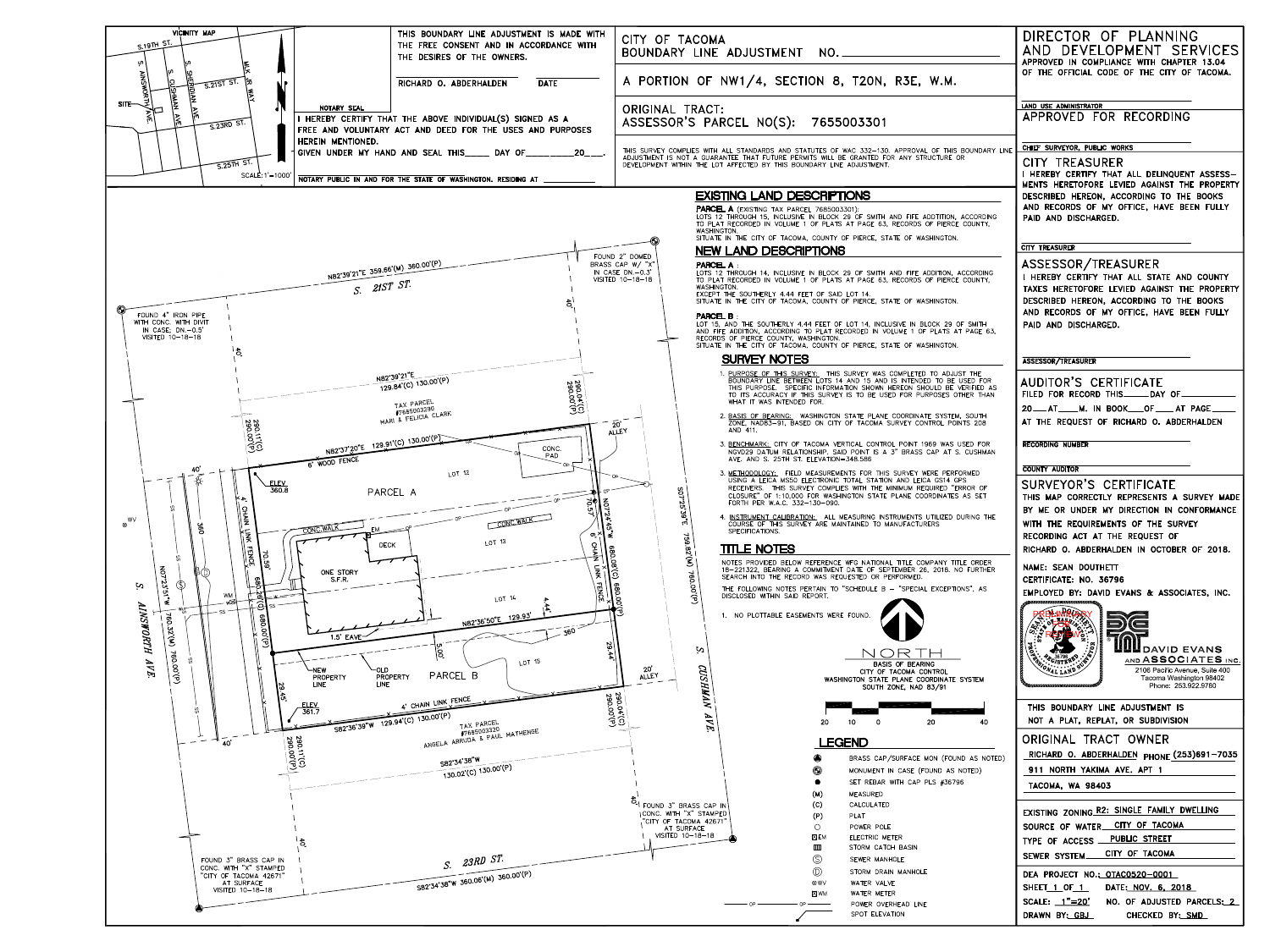

November 16, 2018

Jayme Martin Development Specialist City of Tacoma Planning and Development Services Department 747 Market Street Tacoma, WA 98402

## SUBJECT: Average Lot Width Variance - 2127 S. Ainsworth

Dear Ms. Martin,

The owner of the property at 2127 S. Ainsworth Avenue is proposing a boundary line adjustment to make one of the underlying lots a new buildable parcel on the southern sideyard of the house at this address. Four underlying 25-foot-wide original platted lots exist within this parcel-three of which have already been combined, leaving two separate lots within this tax parcel. This variance request proposal is being submitted along with a BLA application as suggested in the City's pre-application memo PRE18-0351.

Due to the location of the existing structure on the property, the required "minimum average lot width" in the Tacoma Municipal Code (13.06.100) of 35' cannot be met for the new parcel. We are requesting a variance from the 35-foot minimum and a proposed lot width of 29.44 feet. We believe approval of a lot frontage variance is in the best interest of all parties involved, and the circumstances warrant an exception to the usual standards. As suggested by the Variances to Setback, Lot Size, and Density Standards handout, the following prompts were used as quidelines to address the criteria necessary to request a variance:

1. What are the hardships on the property, such as size, shape, location, or other conditions that make it difficult to meet zoning standards? How will zoning goals still be met with the request (such as maintaining space between structures to prevent fire hazards and ensuring yard space for neighbor privacy)? The response should clearly describe what the specific hardship is, how the applicant did not create this hardship, and why strict application of the zoning code would be unreasonable due to this hardship.

The existing lot is a large lot, nearly 13,000 square feet. The property is zoned R2, which allows for subdivision to an average lot area of 4,500 square feet. The pre-existing location of the house (in the center of the parcel) creates a hardship for the current owner, making adjustment of the boundary line to a buildable standard impossible with strict application of the code required 35' minimum lot width. A variance to the code requirements to allow a lot width less than 35' would be consistent with the existing adjacent lots and the development pattern of the surrounding area. All building setback requirements for front, side and rear yards will still be fully in effect. A strict application of the zoning code would be unreasonable, as this 13,000 square foot lot is over twice the size of the average lot on this street, and the proposed 29.44-foot wide lot is wider than many of the existing lots on this street (which are 25 feet wide).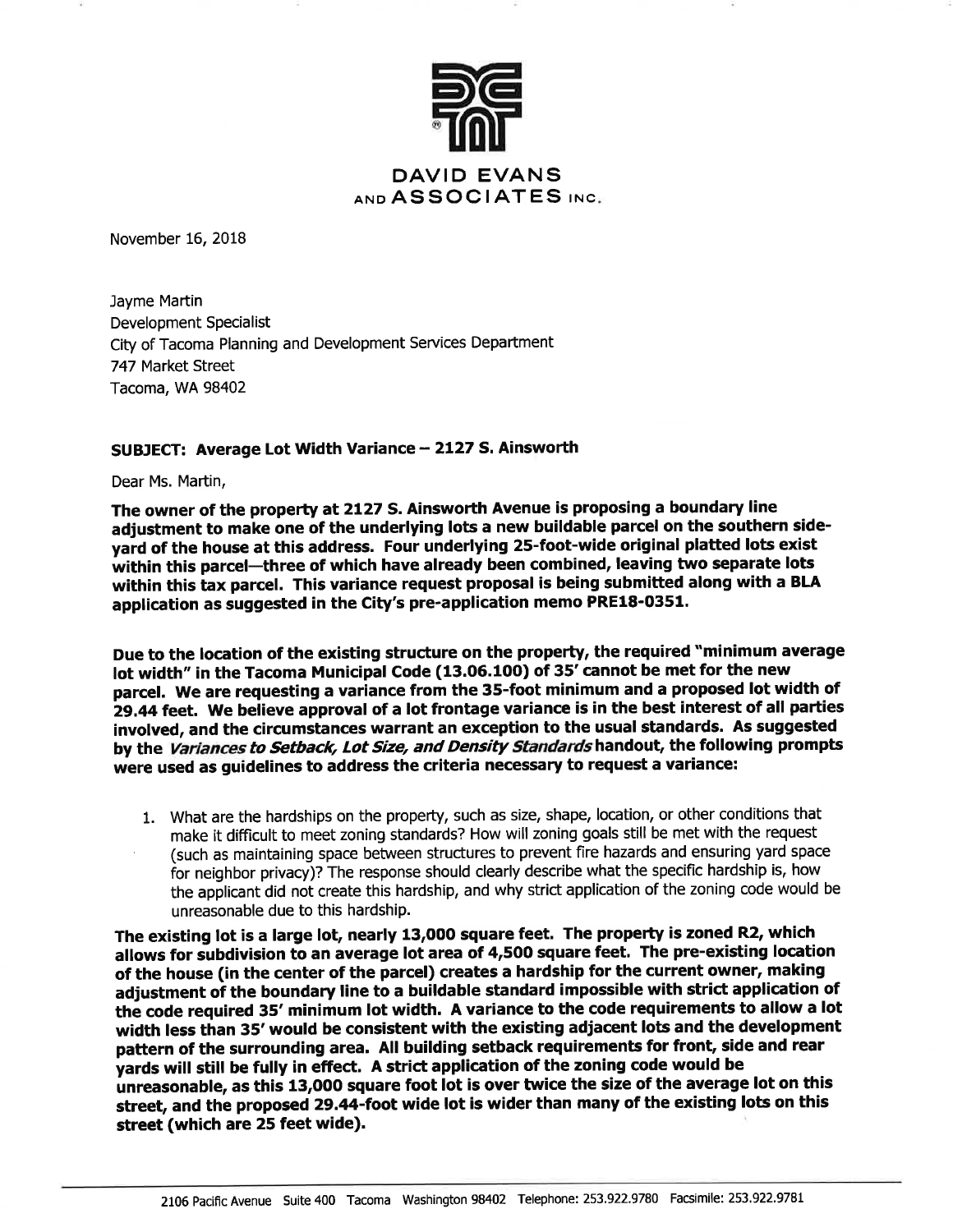

2. Is the request the minimum necessary to afford relief from the hardship that exists on your property? Explain why each aspect of the project is the minimum needed to afford relief from the code.

Yes. This proposal provides an average lot width of 29.44 feet. This width is controlled by the location of the existing structure and the required 5' side yard setbacks. This is a variance of 5.56 feet, and is a 15.8% reduction from the 35-foot minimum average lot width noted in Tacoma Municipal Code 13.06.100 for R2 zoning. This is the smallest deviation needed to afford relief from the code.

3. How does the project allow for a reasonable use of the property? How does the project allow for a more environmentally sensitive property design or construction than would otherwise be allowed? How do the affected neighbors feel about the project? Would approval of the request grant special privilege that is not enjoyed by other properties in the area?

The adjusted lot's area will be less than the 4,500 square foot minimum for Level 1 small lots, but greater than the 3,000 square-foot minimum for Level 2 small lots. This is a reasonable size and use for a lot in this neighborhood, based on existing lots on this street block. Allowing adjustment of the boundary of the existing lot to a Level 2 buildable standard would increase density of already constructed neighborhoods which is in keeping with the Washington State Growth Management Act. Every house constructed within city limits prevents further urban sprawl and therefore, prevents waste of public funds on extended transportation and utility infrastructure. As this deviation does not reduce any of the code-required building setbacks, no neighbors will be affected differently or to a greater degree than any other single family home development. Approval of this variance request would not grant special privilege that others in the area could not be allowed.

4. How would the project be consistent with the Comprehensive Plan? How would the project improve the character of the neighborhood? Describe specific aspects of the Comprehensive Plan and neighborhood characteristics that would be consistent with or improved by the project. The Comprehensive Plan is available on-line:

Policy H-1.7 of the Tacoma Comprehensive Plan promotes the consideration of land use incentives (e.g. lot size reductions) to facilitate the development of new housing units. A reduction in lot width is the best way to allow a new house to be built in an existing neighborhood with developable land. A single family residence with a lot width of less than 35' is consistent with the surrounding neighborhood characteristics. There are multiple examples of existing lots and residence nearby that would share similar size of lot and potential house.

5. How would the project be beneficial to the public interest? Describe specific aspects of the proposal and how it would be beneficial to the public's interest.

Allowing a boundary line adjustment with a variance to the average lot width would be in the public's interest because it would be consistent of goals set by the Growth Management Act and the City's Comprehensive Plan of promoting growth in urban areas where adequate facilities already existing, reducing sprawl into low-density areas, and encouraging development of new housing units within the city limits.